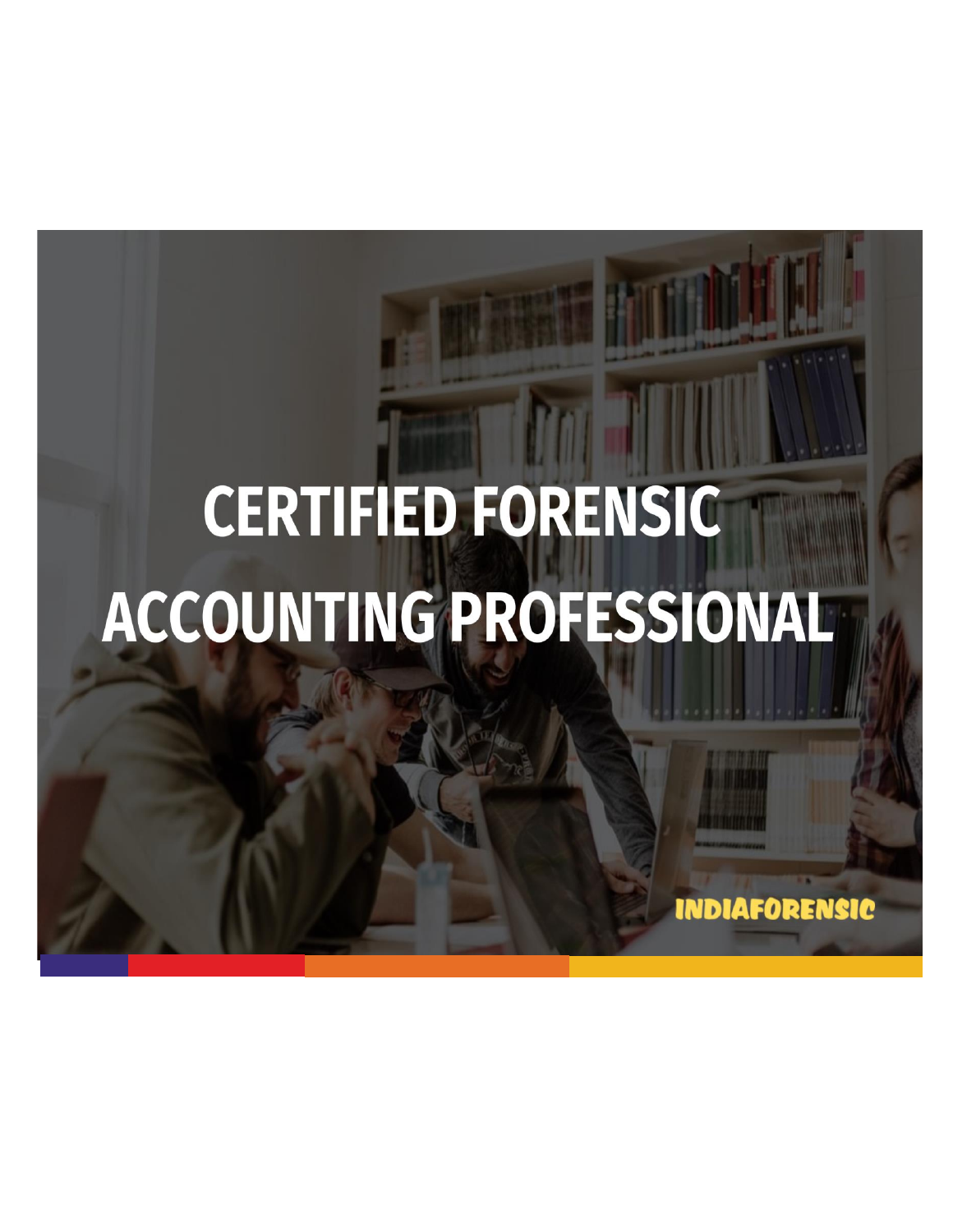

# TABLE OF CONTENTS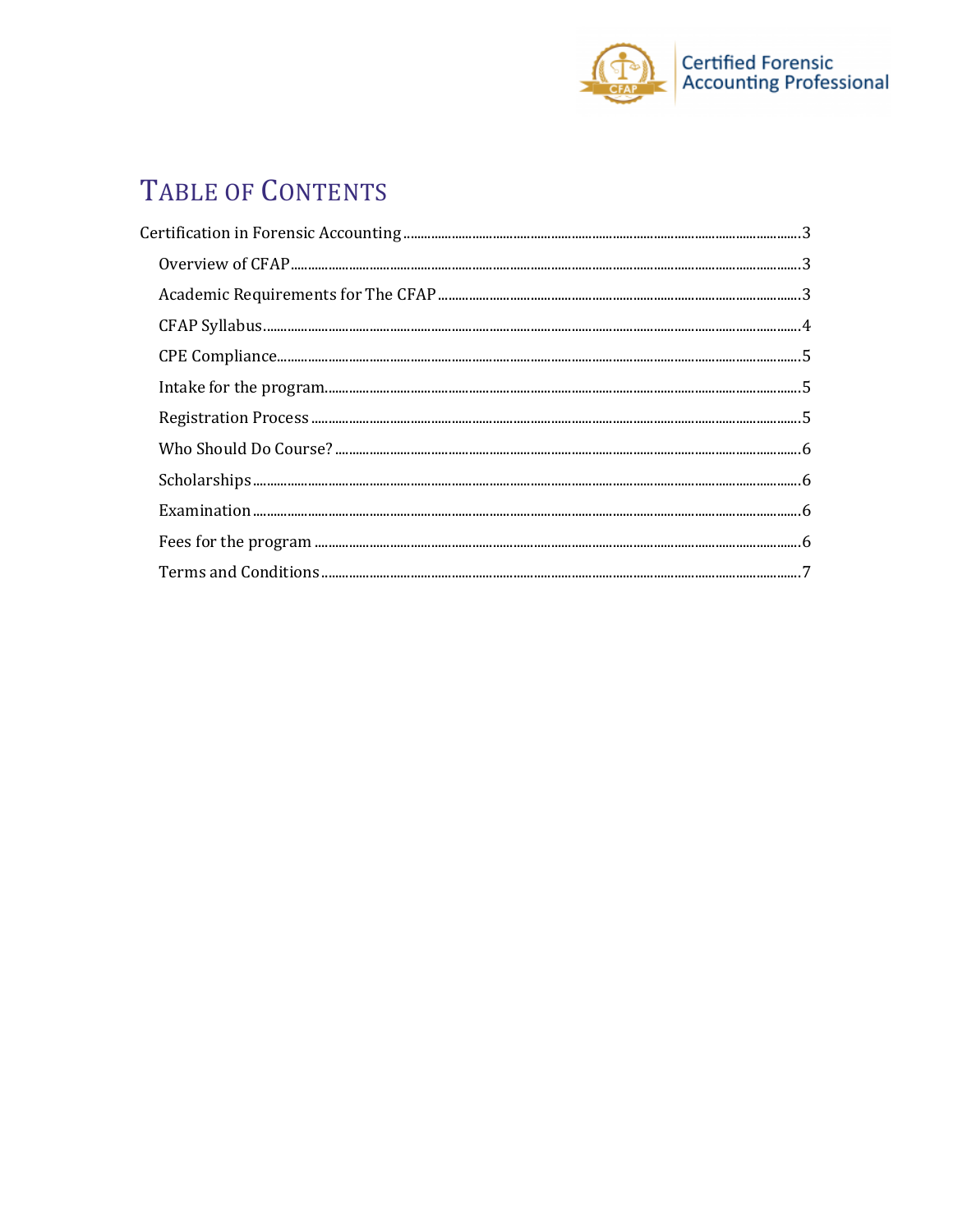

# <span id="page-2-0"></span>CERTIFICATION IN FORENSIC ACCOUNTING

Started in 2008, Certified Forensic Accounting Professional is the premier certification in forensic accounting domain. Certified Forensic Accounting Professional is a person who has successfully completed the examination conducted by Indiaforensic Center of Studies to become an expert in the field of forensic accounting and fraud investigations. Certified Forensic Accounting Professional is a designation awarded by Indiaforensic Center of Studies.

## <span id="page-2-1"></span>**OVERVIEW OF CFAP**

India witnessed significant growth in the frauds. Banks have witnessed the alarming growth of Non Performing Assets, Insurance companies are bleeding due to the Claim frauds and stock market regulators are actively penalizing the insider traders. Forensic Accountants are called in for the frauds perpetrated by the insiders and forensic auditors are called in to audit the books to identify the red flags of frauds.

Certified Forensic Accounting Professional is a Gold standard certification in the forensic accounting domain. It is considered as benchmark for the commerce students in India. It is one of the toughest courses in the country. Started with focus on India, today the members of Indiaforensic are present in more than 7 countries including Nigeria, Oman, Qatar, UAE, Uganda and others.

## <span id="page-2-2"></span>**ACADEMIC REQUIREMENTS FOR THE CFAP**

In order to be accredited as Certified Forensic Accounting Professional, one must meet the following requirements:

- 1. Meet minimum academic and professional requirements
	- Bachelors Degree from Recognized University
	- Or Master's degree
	- Or Professional Designation
- 2. Should have Professional Experience in the field of finance, accounting, audit, fraud prevention, fraud detection, fraud investigation, information security, analytics or compliance etc.
- 3. Be of high moral character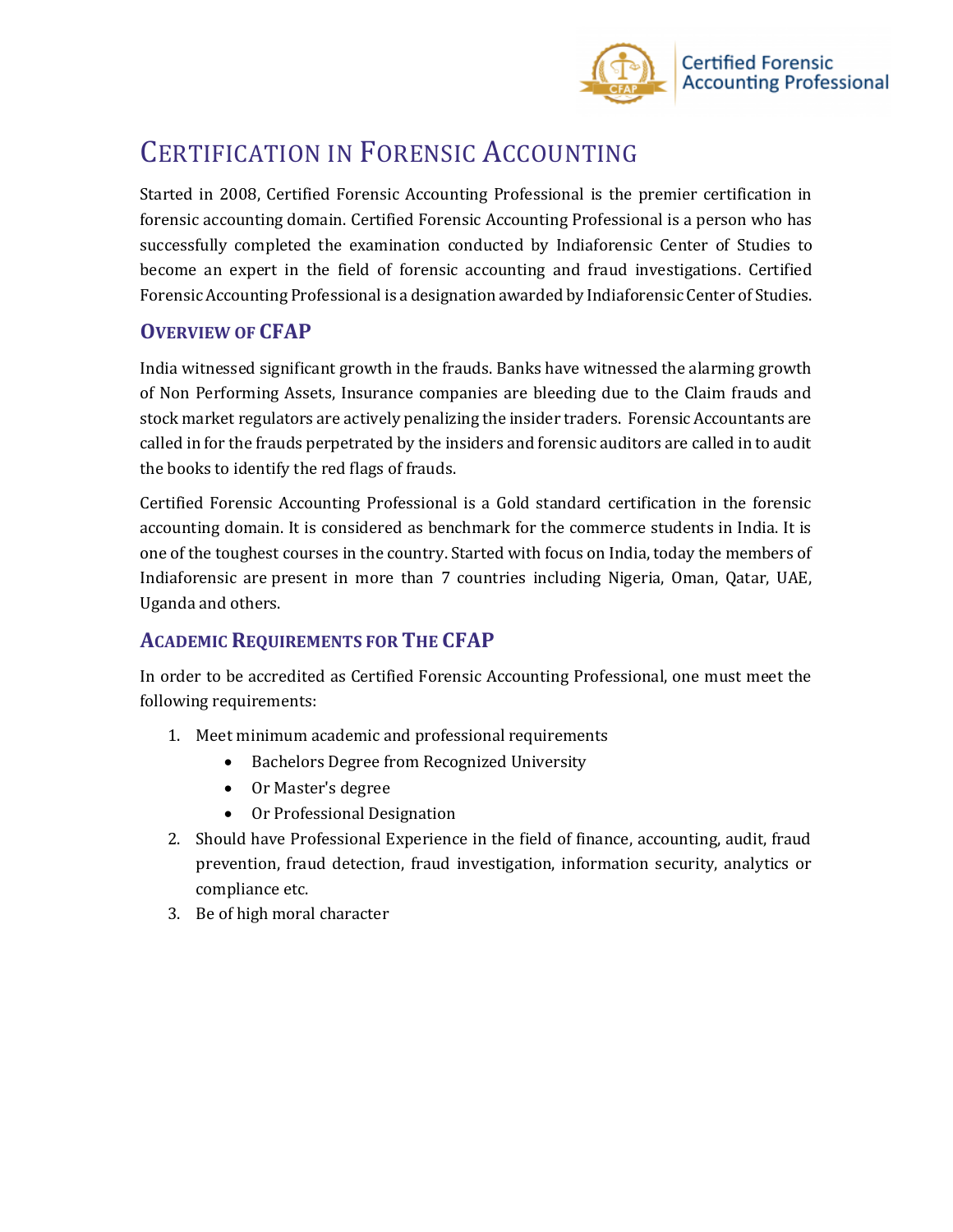

# <span id="page-3-0"></span>**CFAP SYLLABUS**

There are totally 20 chapters which deal in various elements of the forensic accounting in India. This is the brief outline of the course syllabus

- OVERVIEW OF FORENSIC ACCOUNTING
- What is Forensic Accounting?
- Kautilya The father of forensic accounting
- How Forensic Accounting is different from Fraud Examination
- CORPORATE FRAUDS
- WHAT IS FRAUD
- Companies Act'2013
- CASH MISAPPROPRIATION
- ASSET MISAPPROPRIATION DEBTORS
- STOCK MISAPPROPRIATION
- ASSET MISAPPROPRIATION INTANGIBLE
- HR AND PAYROLL FRAUDS
- FRAUDS AGAINST THE COMPANY
- EXTERNAL PARTY FRAUDS
- FRAUDS AGAINST THE COMPANY
- COMMERCIAL BRIBERY
- Illegal Gratuities
- ACCOUNTING FRAUDS IN INFORMATION TECHNOLOGY **SECTOR**
- BOOK KEEPING AND FRAUDS
- Suspense Accounts
- Wrong Inventory Write-off
- Wrong Accounting
- Planned Journals
- FINANCIAL STATEMENT FRAUDS
- DEFRAUDING THE VENDORS & CUSTOMERS
- STOCK MARKET FRAUDS
- THEORIES TO FIGHT FRAUDS AGAINST COMPANIES
- Broken Window theory
- Videogame Theory
- Lays potato chips theory
- LEGISLATIONS TO FIGHT CORPORATE FRAUDS
- INDIAN PENAL CODE (45 OF 1860)
- CRIMINAL PROCEDURE CODE, 1973
- INDIAN EVIDENCE ACT, 1872
- INDIAN CONTRACT ACT, 1872
- THE RESERVE BANK OF INDIA ACT, 1934
- THE RESERVE BANK OF INDIA (NOTE REFUND) RULES, 1975
- THE NEGOTIABLE INSTRUMENTS ACT, 1881
- BENAMI TRASACTIONS PROHIBITION ACT(1988)
- PREVENTION OF MONEY LAUNDERING ACT, 2002 (POMLA)
- <span id="page-3-1"></span>• Sarbanes Oxley Act.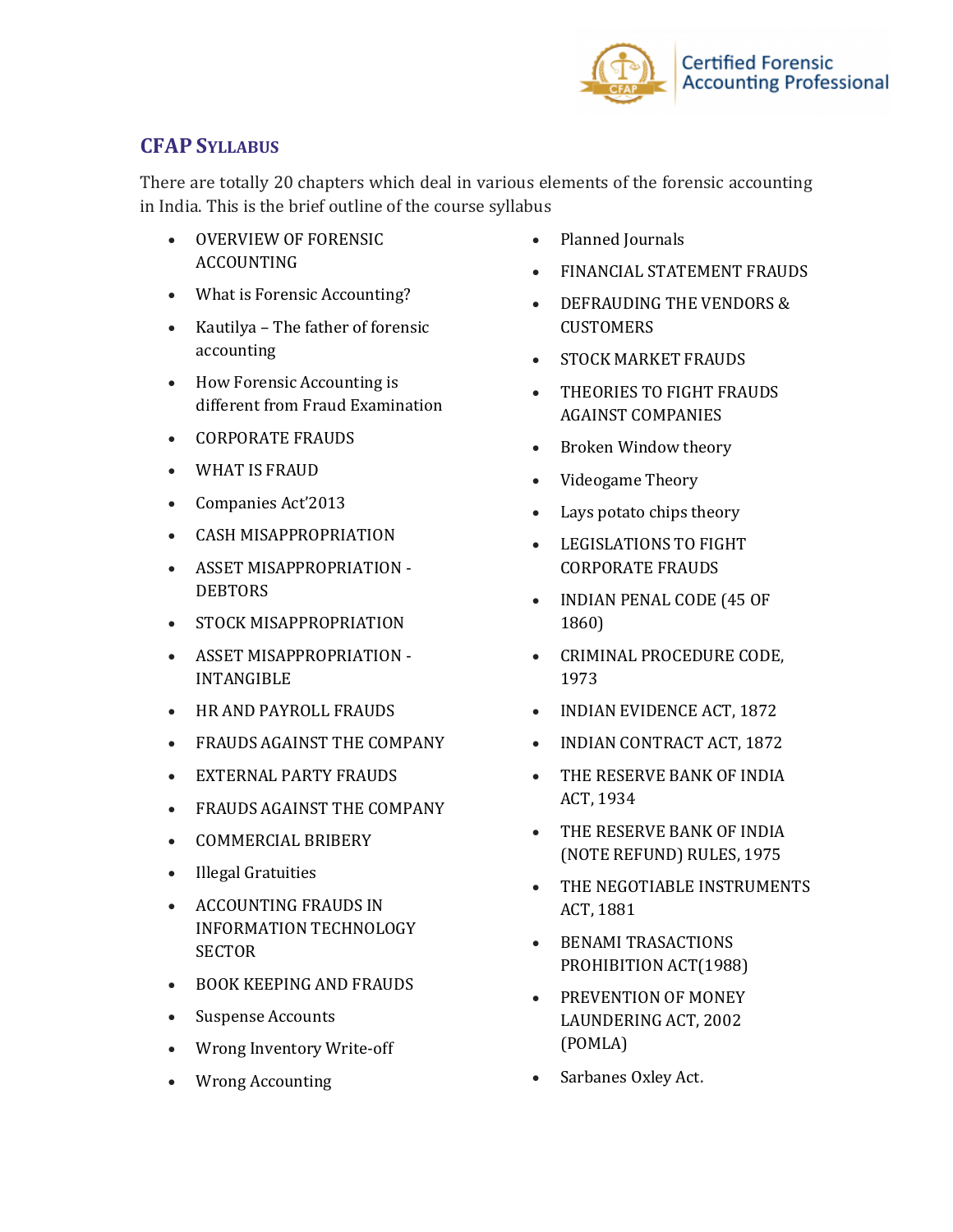# **CPE COMPLIANCE**

Certified Forensic Accounting Professional is a certification offered by Indiaforensic Center of Studies to those professionals who have scored at least 75% in the examinations conducted by Riskpro Learning.

All the professionals completing the examination after 31.12.2012 are governed by the CPE norms. Every CFAP needs to undergo the training of 20 hours to maintain the professional certification.

To Summarize, professional can be termed as Certified Forensic Accounting Professional:

- When he/she successfully completes the examination
- Abides by the by-laws and code of conduct of Indiaforensic Center of Studies
- Completes 20 CPE hours every year
- Be of a high moral character

#### <span id="page-4-0"></span>**INTAKE FOR THE PROGRAM**

Since CFAP is one of the leading certification programs in India which consolidates various resources, demand for this course is growing with a tremendous pace. In order to maintain the quality of the education we control the intake of the students. However there is no restriction on the enrolments from the professional organisations like ISACA, ACFE and IIA or equivalent. Students are chosen based on the predetermined parameters. They are admitted only on successful completion of desired points. Indiaforensic Center of Studies accepts the application for its courses throughout the year.

#### <span id="page-4-1"></span>**REGISTRATION PROCESS**

Aspirant has to send the profile to the Education team of Indiaforensic as the first step to get the aspirant registered for the certification in forensic accounting. You will receive the communication from our team regarding the feasibility of your profile. Once you receive the approval from our education team, the team member will send you the required application forms. In order to complete the registration please fill out the application form and send it back to us along with the supporting documents like

- $\checkmark$  Graduation certificate
- $\checkmark$  Experience Letter from the employer
- $\checkmark$  Photograph of the candidate on the application form
- $\checkmark$  Completed application form
- $\checkmark$  Demand draft for the fees

<span id="page-4-2"></span>In order to comply with the by-laws we have made it mandatory for all our members to comply with the CPE requirements. Any aspirant accepts to abide by provisions of the CPE hours are welcome to Join the certification.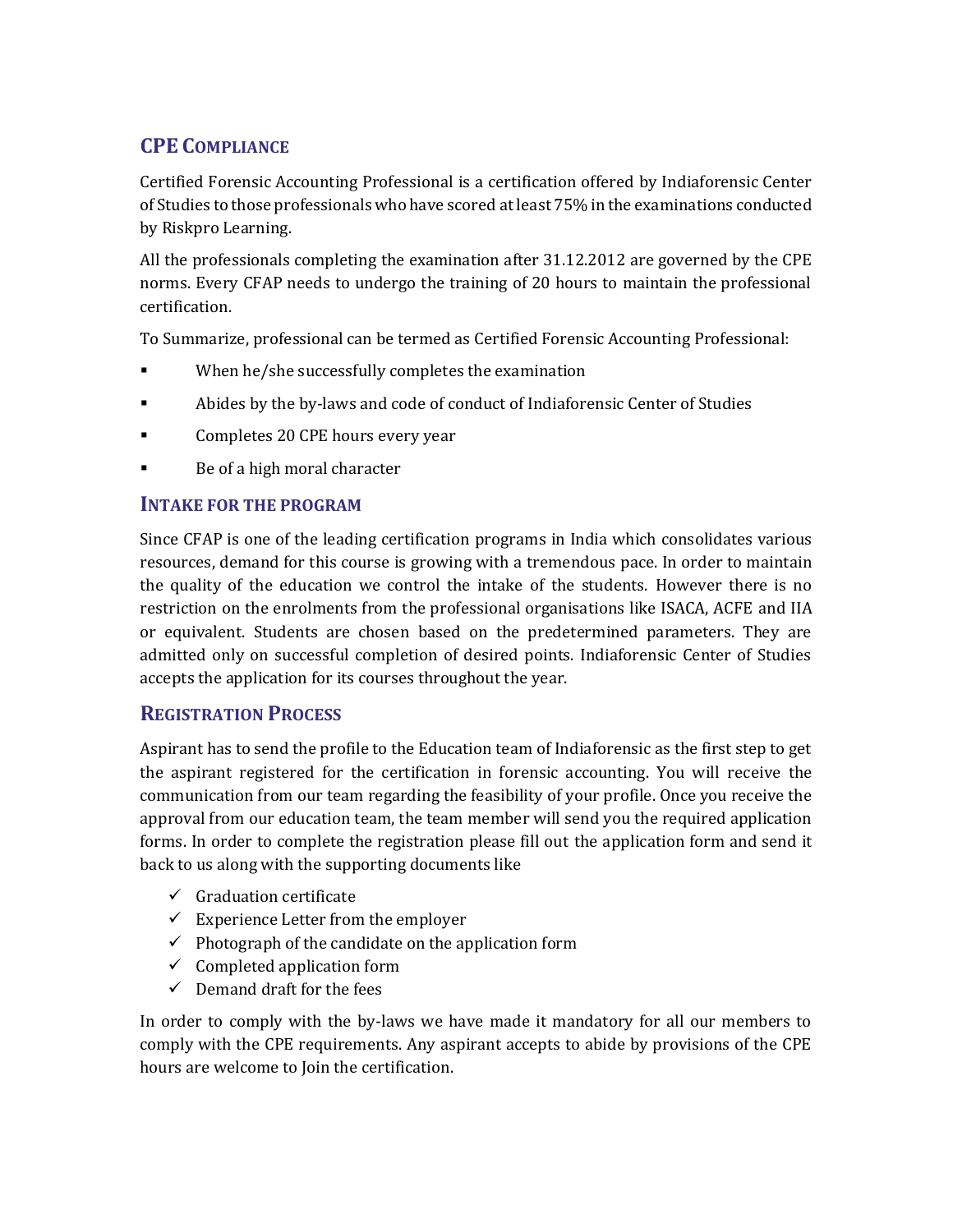

# **WHO SHOULD DO COURSE?**

This course is recommended to the accounting, auditing, management or finance professionals from following sectors:

- Supervisory Agencies
- **·** Investment Banks
- Central Banks
- Co-operative Banks
- Financial Institutions
- Mutual Funds
- Commercial Banks
- Information Technology
- Brokerage
- Houses ■ Manufacturing
- concerns
- Derivatives Exchanges
- Insurance Companies
- Law Firms
- Rating Agencies
- Accountancy & Consultancy Firms

#### <span id="page-5-0"></span>**SCHOLARSHIPS**

Applications for the scholarships should reach us by email. The address for communication is [education@indiaforensic.com](mailto:education@indiaforensic.com)

#### <span id="page-5-1"></span>**EXAMINATION**

Certification in Forensic Accounting emphasizes on a passing level of 75%. The examination is Multiple Choice Questions. It focuses more on the practical aspects of the forensic accounting than the theoretical aspects. It is not mandatory that the questions would always be based on the study material alone. Students are encouraged to refer the Indiaforensic website for the updates in the domain of forensic auditing and investigations. Examinations are conducted on more than 151 Examination centers across the country.

#### <span id="page-5-2"></span>**FEES FOR THE PROGRAM**

| Particulars                     | Domestic Fees     | <b>International</b><br><b>Fees</b> |
|---------------------------------|-------------------|-------------------------------------|
| <b>Course Registration Fees</b> | <b>INR 1500</b>   | <b>USD 40</b>                       |
| Curriculum Fees                 | <b>INR 9500</b>   | <b>USD 275</b>                      |
| <b>Examination Fees</b>         | <b>INR 2500</b>   | USD <sub>50</sub>                   |
| <b>Certification Fees</b>       | <b>INR 3500</b>   | <b>USD 60</b>                       |
| Membership fees                 | <b>INR 1500</b>   | <b>USD 40</b>                       |
| Total                           | <b>INR. 18500</b> | <b>USD 465</b>                      |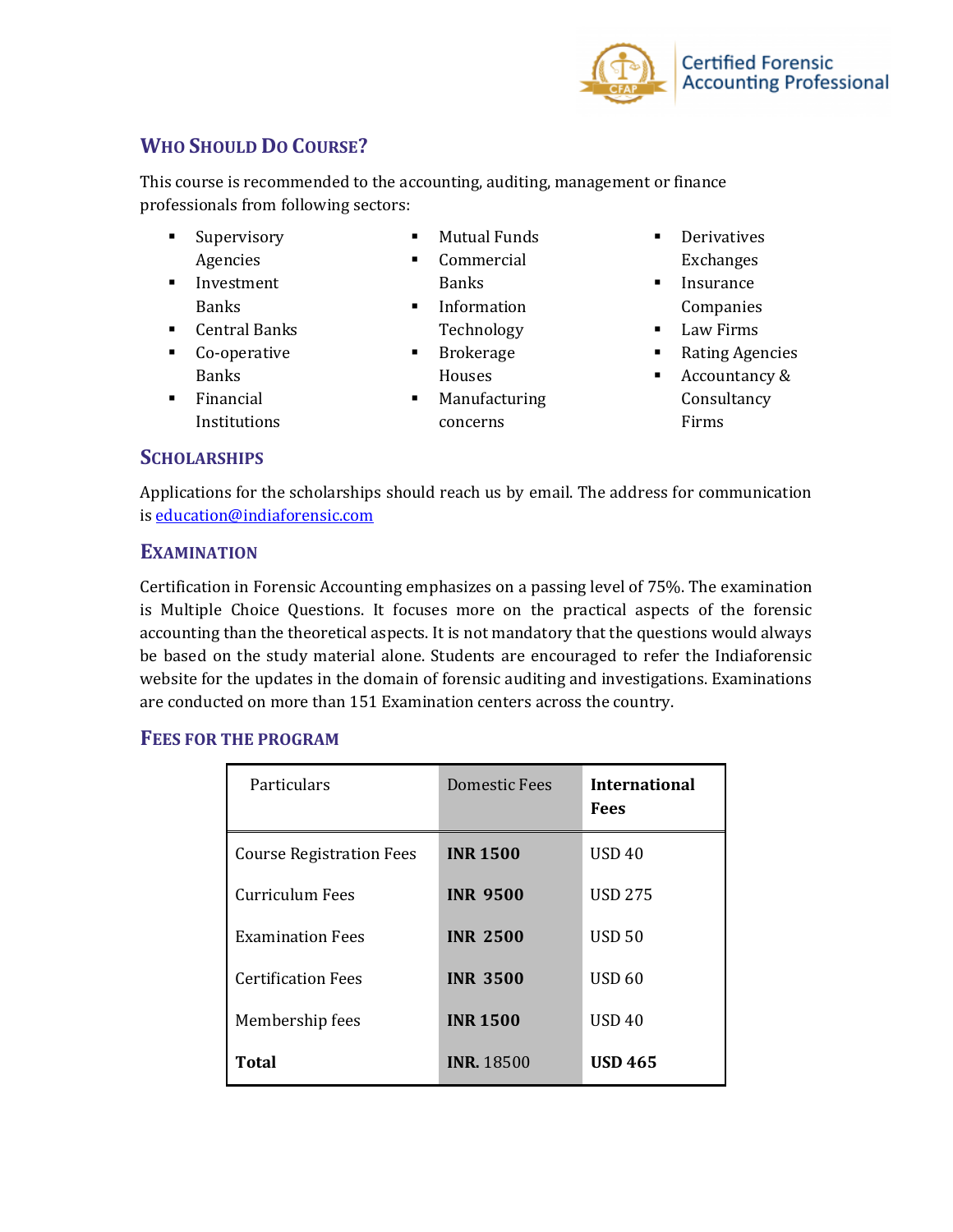

### <span id="page-6-0"></span>**TERMS AND CONDITIONS**

- The fees are payable by the Demand Draft or by way of online registration. For registering yourself online please go to https://www.indiaforensic.com/product/the-cfap
- The demand draft should be drawn in Favor of "Riskpro Advisors LLP"
- W.E.F 1st April 2009 Membership fees of Rs.1000 are payable every year in order to maintain the membership of the CFAP. This is applicable for all the members who are eligible for the certifications.
- For online transfer of the funds to our bank accounts and the corporate enrollment to the CFAP program, please write to us at vedant.sangit [at] indiaforensic.com
- Fees once paid will not be refunded back.
- Registration Fees are not transferable, curriculum fees and other components of the fees are transferable.
- On unsuccessful attempt to clear the examination, examination will be conducted after paying the additional examination fees only.
- Membership is activated as soon as the cheque or demand draft is realized.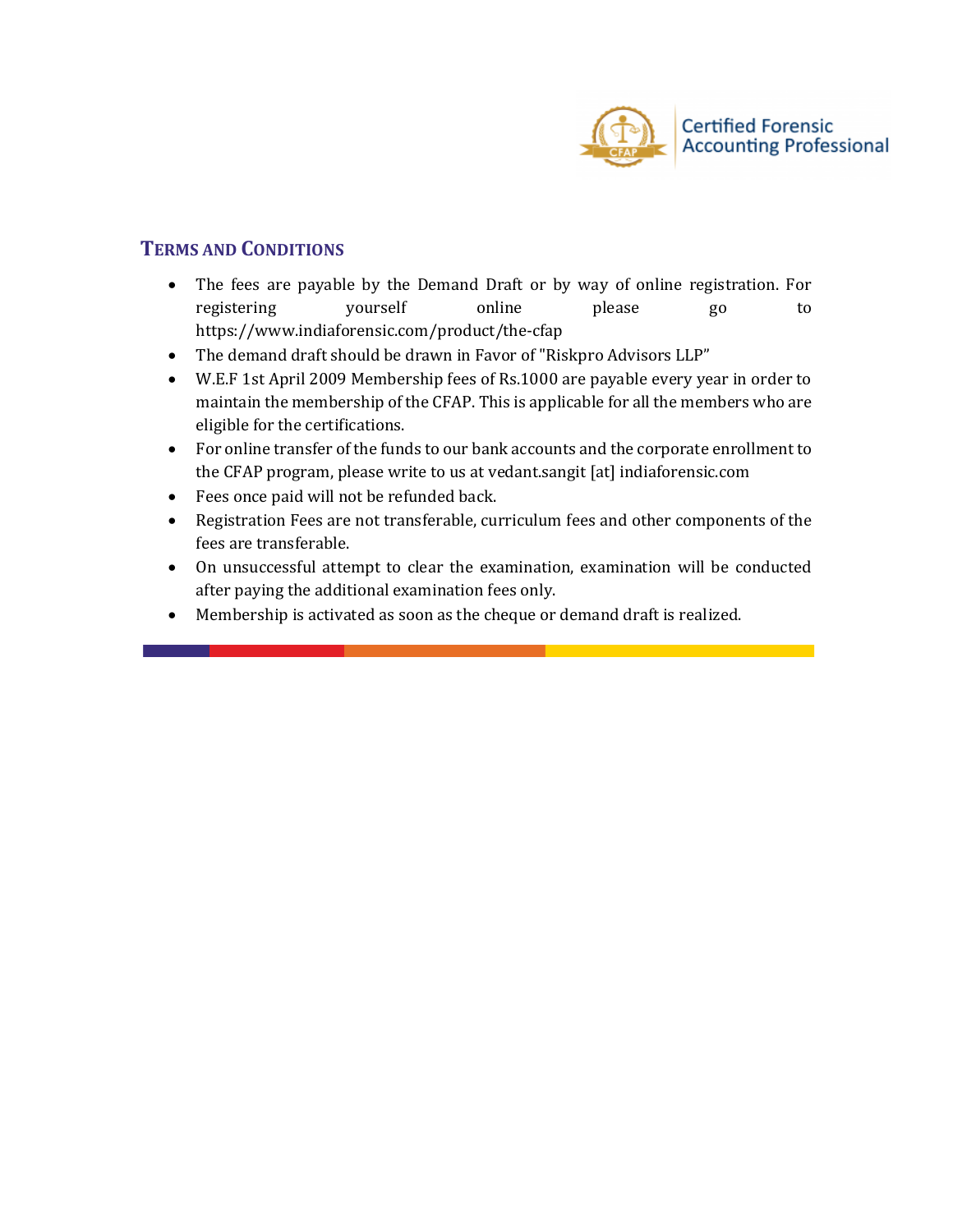

Membership Application Form

This is the Registration form for the Certified Forensic Accounting Professional program which is designed by Indiaforensic Center of Studies in collaboration with "Riskpro". This program is conducted, developed and marketed by the Indiaforensic Center of Studies in India.

Incomplete forms will not be accepted. Please check if you have attached the desired documents as mentioned in the attachment section herein.

*Attach Photograph here*

**INDICATE MEMBERSHIP LEVEL DESIRED** (Incomplete

applications will not be processed.)

Membership Fee – Rs.1000

Course Registration Fees – Rs.17500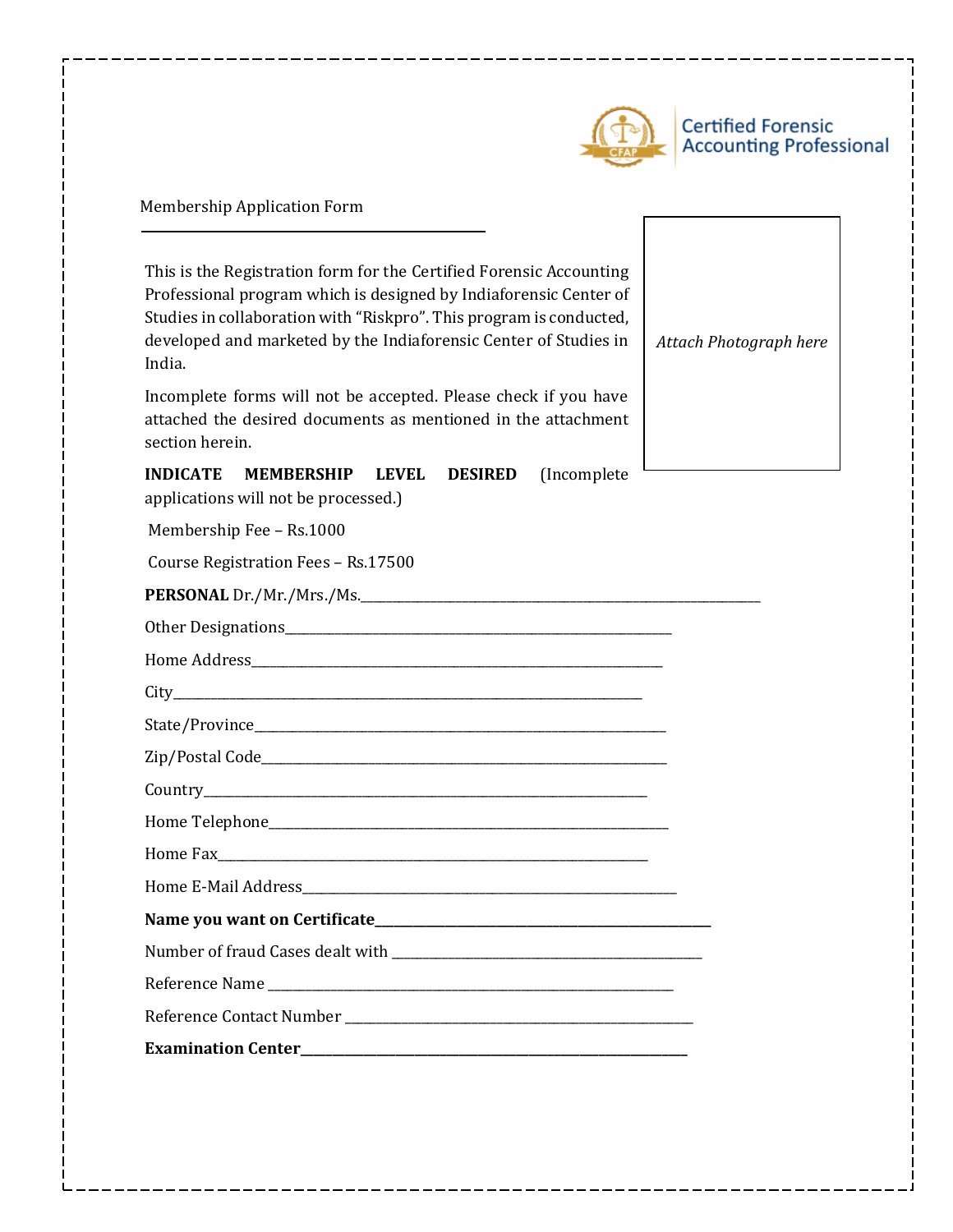|                                                                                                                  | <b>Certified Forensic</b><br><b>Accounting Professional</b> |
|------------------------------------------------------------------------------------------------------------------|-------------------------------------------------------------|
| <b>EMPLOYMENT</b>                                                                                                |                                                             |
|                                                                                                                  |                                                             |
| Designation__________________________________Department_________________________Address____________              |                                                             |
|                                                                                                                  |                                                             |
| State/Province__________________Zip/PostalCode______________Country_____________                                 |                                                             |
|                                                                                                                  |                                                             |
|                                                                                                                  |                                                             |
|                                                                                                                  |                                                             |
|                                                                                                                  |                                                             |
|                                                                                                                  |                                                             |
|                                                                                                                  |                                                             |
| <b>PAYMENT</b>                                                                                                   |                                                             |
|                                                                                                                  |                                                             |
|                                                                                                                  |                                                             |
| Payable to Riskpro Advisors LLP                                                                                  |                                                             |
| (Payment should be sent to Riskpro Advisors LLP, 301, Landmark Avenue, Baner Pashan Link<br>Road, Pashan 411021) |                                                             |

*Cheques and Demand drafts are subject to realization* 

# **ATTACHMENTS FOR REVIEW**

- 1. Detailed resume of the candidate
- 2. Letter from the Employer regarding the admission